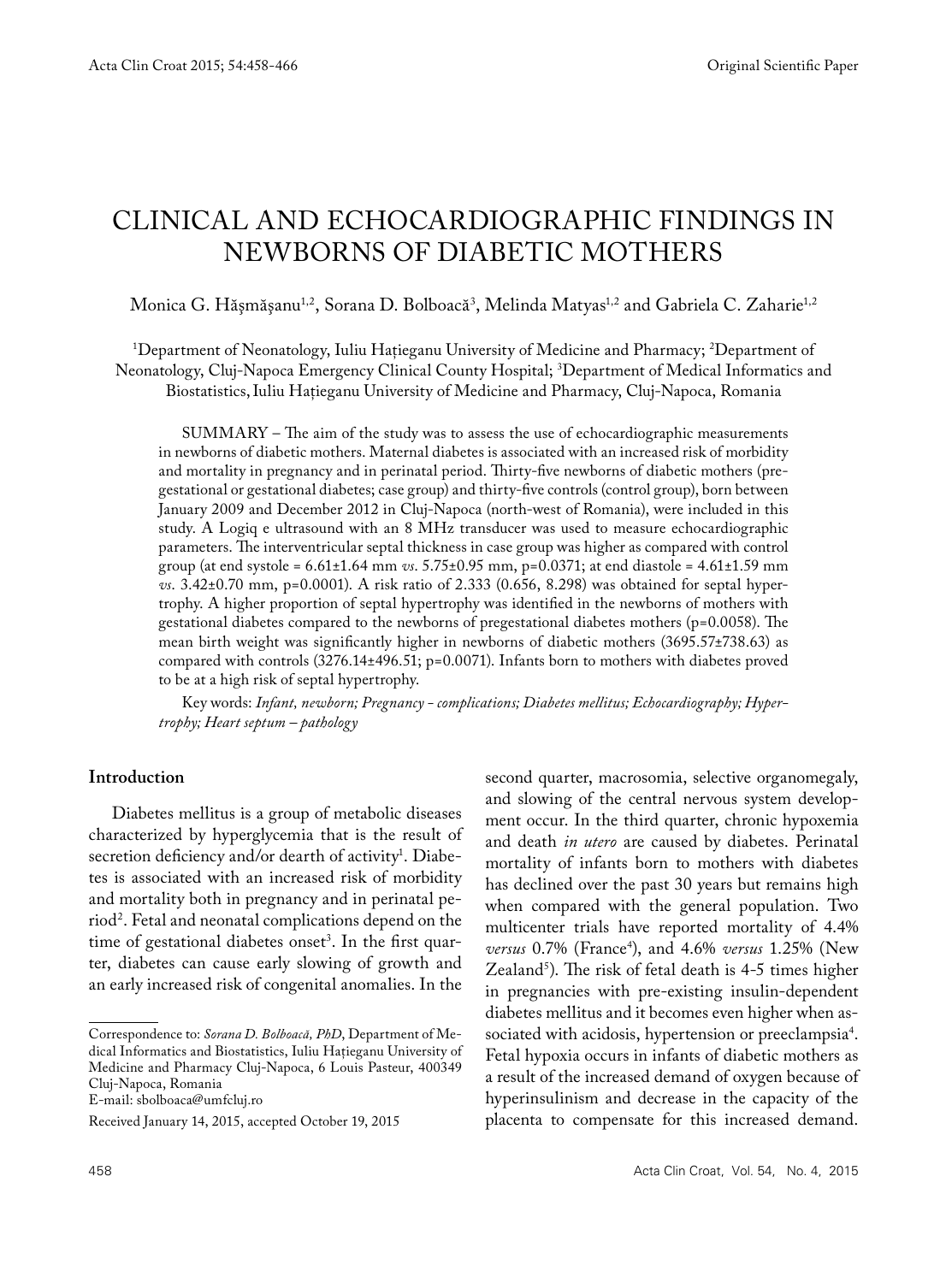The incidence is 25% of newborns of mothers with diabetes mellitus<sup>6</sup>. The risk of respiratory distress in this category of newborns is 3-5 times higher than in the general population (25%-38%) and it is due to qualitative surfactant deficiency'. Congenital malformations are 2 to 4 times more common in cases with pregestational diabetes than in normal pregnancy. The incidence is variable, i.e. 4.1% if only severe malformations are taken into account, or 7.9% as also reported in the respective literature<sup>6,8</sup>. There are multicenter studies which have identified an incidence of malformations of 8.3% for cases in which glycosylated hemoglobin was higher than 8% in the first trimester and 2.5% for cases in which glycosylated hemoglobin was lower than 8%%10. Isolated septal hypertrophy is present in 35%-40% of the infants born to diabetic mothers, but only 10% show signs of heart failure<sup>11</sup>. The cause is maternal hyperinsulinemia and it occurs in late pregnancy, week 34-40, when the process of glycogen storage in the septum is present. Myocardial hypertrophy, however, may occur despite adequate control of the maternal blood glucose. It is mostly asymptomatic, but severe forms with obstruction in the left ventricular ejection may also appear, leading to heart failure. In most cases, complete regression can be noticed before the age of 6 months. In addition, the risk of developing pulmonary hypertension is higher in infants of mothers with diabetes mellitus<sup>12</sup>.

The progress made in recent years in monitoring the newborns of diabetic mothers has reduced perinatal mortality, but significant morbidity is still recorded6,12. Considering this trend, the aim of our study was to evaluate the newborns of diabetic mothers by echocardiography to early identify any heart problems.

# **Subjects and Methods**

This cross-sectional study included infants born at the 1st Clinical Hospital of Obstetrics and Gynecology, a teaching hospital in the north-west of Romania and a Tertiary-Care Perinatal Center in Romania. The study was conducted between January 2009 and December 2012 and included a total of 70 subjects. Two groups of newborns were investigated: a group of newborns of diabetic mothers (diabetes mellitus type 1 or 2 diagnosed before pregnancy or gestational diabetes as case group) and a group of newborns of non-diabetic mothers (control group). For each subject meeting the inclusion criteria in the case group, a matched subject in terms of gender and gestational age was identified and included in the control group. No macrosomic newborns of non-diabetic mothers were included in the study. An informed consent for including newborns in the study was obtained from all parents.

The following maternal variables were collected: type of diabetes (pregestational or gestational), when diabetes was diagnosed (maternal age for pregestational diabetes and gestational age expressed in weeks for gestational diabetes), the highest maternal blood glucose level (mg/dL) and glycosylated hemoglobin (%) during pregnancy.

The following data were collected for each newborn included in the study:

- • Demographic characteristics: gender (female/ male), weight (g), head circumference (cm), and type of delivery (vaginal/cesarean). Ponderal index (PI) was calculated for each subject using the following formula: PI = 100·weight (kg)/height (cm3 ) 13. Furthermore, the brain:body weight ratio (BBR) as an indicator of head-to-body proportionality was calculated by applying the following formula: BBR =  $100 \cdot [0.037 \text{c} \cdot \text{c} \cdot \text{c} \cdot \text{c} \cdot \text{c} \cdot \text{c} \cdot \text{c} \cdot \text{c} \cdot \text{c} \cdot \text{c} \cdot \text{c} \cdot \text{c} \cdot \text{c} \cdot \text{c} \cdot \text{c} \cdot \text{c} \cdot \text{c} \cdot \text{c} \cdot \text{c} \cdot \text{c} \cdot \text{c} \cdot \text{c} \cdot \text{c} \cdot \text{c} \cdot \text{c} \cdot \text{c} \cdot \text{c} \cdot \text{c} \cdot \$ birth-weight  $(g)^{14}$ . The weight at discharge was also recorded.
- Clinical characteristics: Apgar score at 1 and 5 minutes after birth, obstetric trauma, hyperbilirubinemia, and jaundice were recorded. Moreover, the application of resuscitation procedures (dichotomous variable yes/no), as well as the length of hospital stay were also recorded.
- Para-clinical characteristics: glycemia and AS-TRUP parameters were investigated for infants of diabetic mothers using the Critical Care Express, Nova Biomedical. Post-birth glycemia of newborns of diabetic mothers was evaluated by the blood sugar level (mg/dL) at 1 hour after birth (a value less than 40 mg/dL was considered as hypoglycemia). The glucose required for correcting the glycemia to normal values (40-120 mg/dL) was calculated for each newborn with hypoglycemia.
- Echocardiographic assessment by M-mode included right ventricular anterior wall thickness (RVAWT, expressed in mm), right ventricular end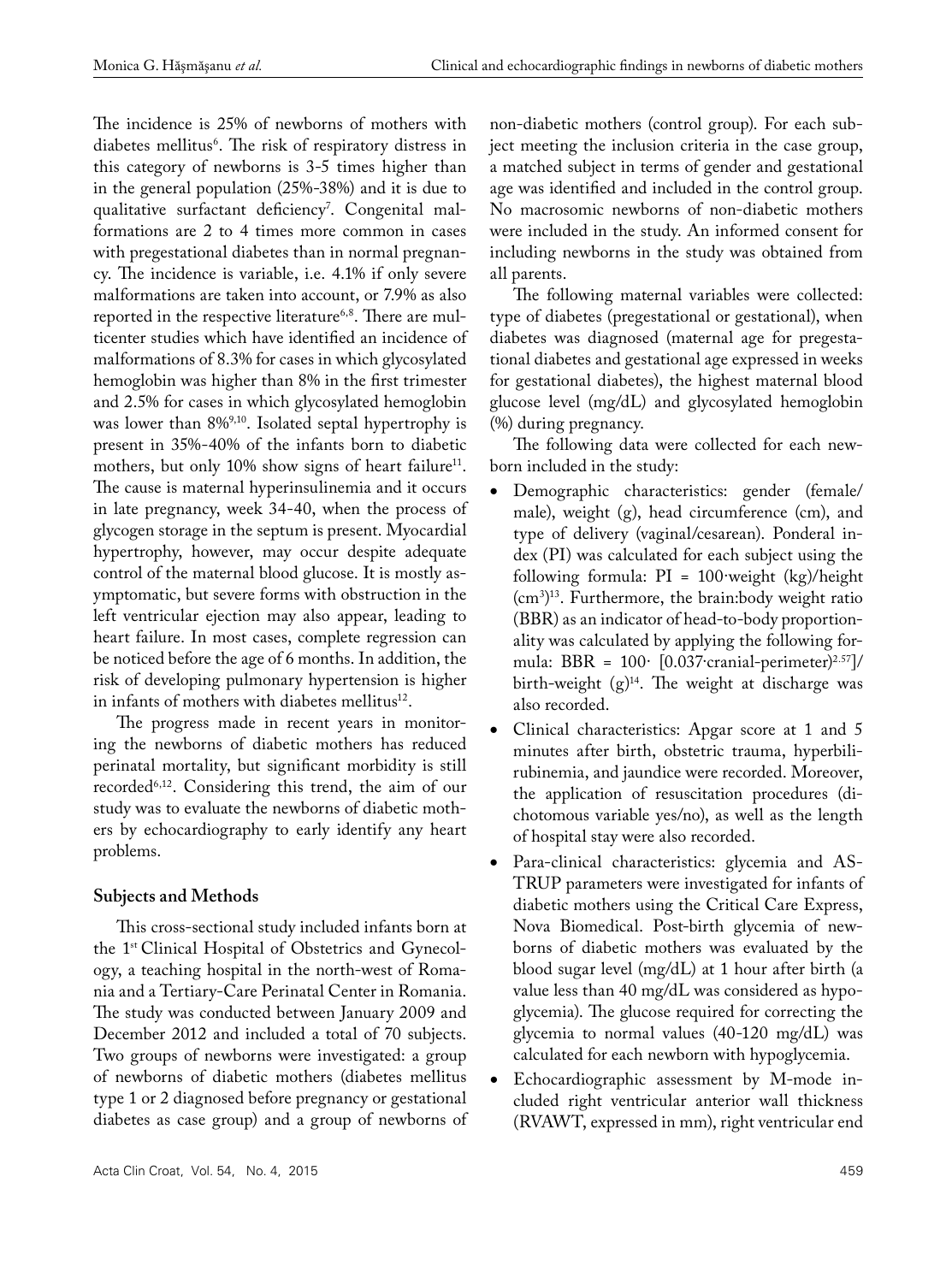diastolic dimension (RVEDD, expressed in mm), right ventricular end systolic dimension (RVESD, expressed in mm), thickness of interventricular septum at end systole (IVSs, mm), thickness of interventricular septum at end diastole (IVSd, mm), left ventricular end diastolic dimension (LVEDD, mm), left ventricular end systolic dimension (LVESD, mm), left ventricular posterior wall thickness (LVPWT, mm), and left ventricular fractional shortening (FS, %).

Echocardiographic measurements of the cardiac chamber section parasternal long axis were made in M-mode in all study subjects. Echocardiography dimensions were reported as weight at birth in the infants weighing between 2000 and 4000 grams because the corporeal surface changes are minimal<sup>15</sup>. Over the weight of 4000 grams, the cardiac chamber dimensions were assessed in relation to the calculated corporeal surface by the DuBois and DuBois formula<sup>16</sup>.

Echocardiography was performed with a Logiq e General Electric ultrasound, 8 MHz transducer corresponding to the newborn examination and cardiac examination, while the measurements were performed in M-mode, parasternal long axis from the left ventricle as determined by standard echocardiography. The results were related and compared with the corresponding ones in normal infants in Central Europe<sup>15</sup>. The shortening fraction was assessed representing the left ventricular end diastolic diameter minus left ventricular systolic diameter × 100/left ventricular end diastolic diameter. The same physician in the same conditions performed echocardiography examination in all subjects included in the study.

The local Ethics Committees approved the study, and the study was conducted in accordance with the Helsinki Declaration.

## *Statistical analysis*

Qualitative variables were summarized as absolute and relative frequencies; relative frequencies were accompanied by 95% confidence intervals calculated with an optimized formula similar to the one presented by Jäntschi and Bolboacă<sup>17</sup>. The lower and upper limits of the 95% confidence intervals are provided along the manuscript in square brackets. Comparison between two proportions was conducted with the Z test for proportions at a significance level of 5%.

Quantitative variables were summarized as mean ± standard deviation (SD) when data proved normally distributed; otherwise, median and interquartile range was provided (interquartile range was provided as IQ=(Q1-Q3), where Q1=1<sup>st</sup> quartile, Q3=3<sup>rd</sup> quartile). The means for normally distributed variables were compared using Student's t-test for independent samples. Quantitative variables not normally distributed were compared using Mann-Whitney test.

Statistical analysis was conducted using the Statistica (v.8, StatSoft Inc., USA) software at a significance level of 5%.

## **Results**

Seventy subjects were investigated, with identical distribution of gender and gestational age according to the method used for identification of subjects. In each group, we included 20 females (57.14% [40.08, 74.20]) and 15 males (42.86% [25.80, 59.92]) with no significant gender difference  $(Z=-1.373, p=0.0943)$ . The distribution of subjects according to gestational age (weeks) was identical for both groups and it was as follows: ≤36 weeks, 6 subjects (17.14% [5.80, 34.20]); 37-38 weeks, 13 subjects (37.14% [20.08, 54.20]); 39- 40 weeks, 15 subjects (42.86% [25.80, 59.92]); and 41 weeks, 1 subject (2.86% [0.08, 14.20]).

The mean of glycemia was significantly higher in mothers with gestational diabetes (148.91±59.03,  $min = 100$ ,  $max = 330$ ;  $t - stat = 2.49$ ,  $p=0.0183$ ) compared to that in mothers with pregestational diabetes (109.73±31.34, min = 90, max = 200). In the case group, 9 of 35 mothers also presented hypertension (25.71%, [11.51, 42.78]). Glycosylated hemoglobin (normal values from 4% to 5.9%) was above the normal limits in 9 cases (25.71%, [11.51, 42.78]).

In the case group, 11 infants (31.43% [17.22, 48.49]) were born to mothers with pregestational diabetes (mean age at diabetes diagnosis 12.91±6.66 years) and 24 infants (68.57% [51.51, 82.78]) were born to mothers with gestational diabetes mellitus (28.59±7.42 gestational age; n=22; 4 cases treated with insulin) (Z statistics =  $4.733$ , p<0.0001).

Demographic characteristics of the subjects included in the study are presented in Table 1 and clinical and para-clinical characteristics in Table 2.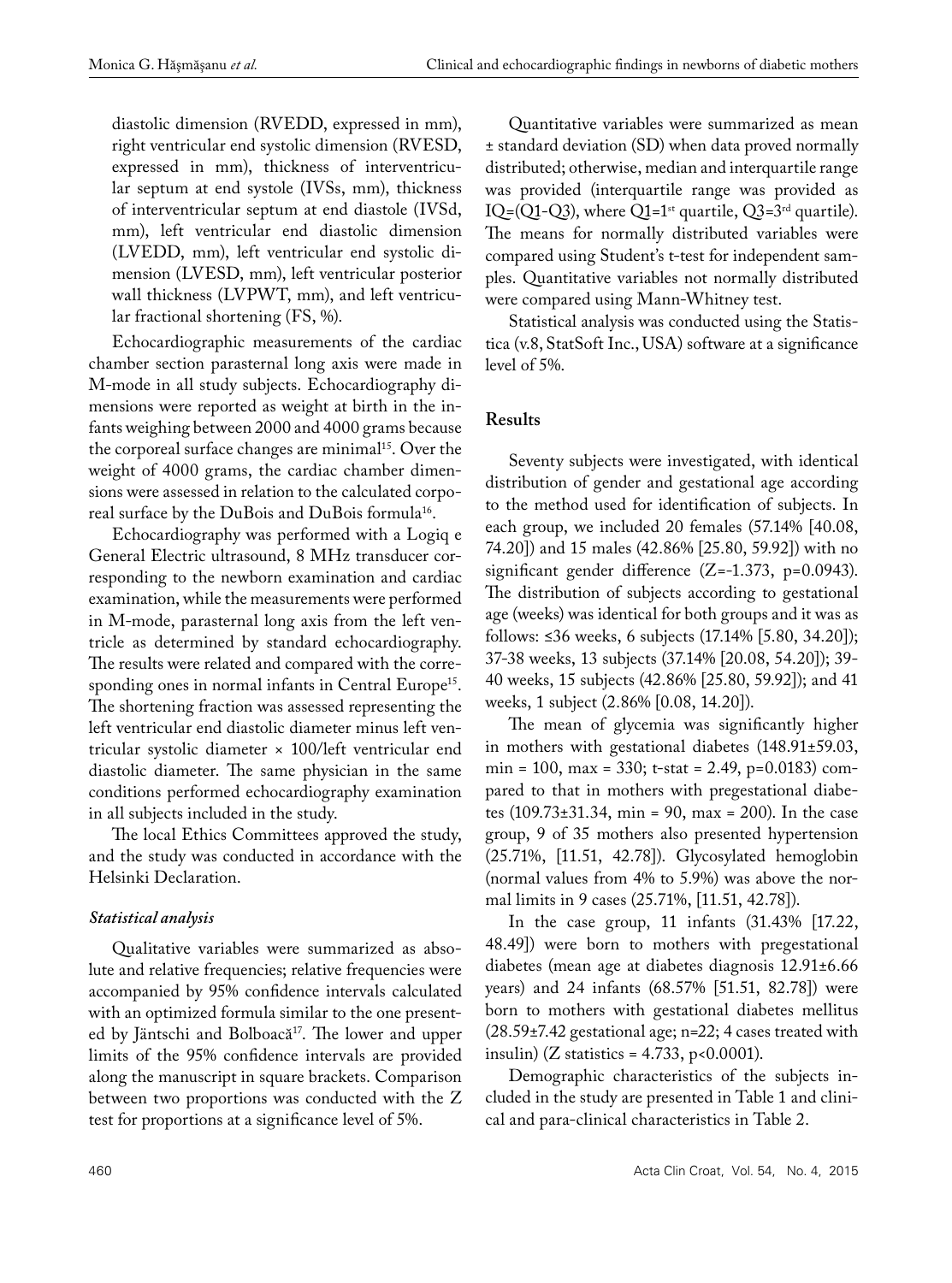| Variable                | Case group                | Control group             | <b>Statistics</b>       |
|-------------------------|---------------------------|---------------------------|-------------------------|
| Type of delivery        |                           |                           | $-0.2401$ <sup>ns</sup> |
| Vaginal                 | 15 (42.86 [25.80, 59.92]) | 16 (45.71 [28.65, 62.78]) |                         |
| Cesarean section        | 20 (57.14 [40.08, 74.20]) | 19 (54.29 [37.22, 71.35]) |                         |
| Birth weight (gr)       |                           |                           |                         |
| ≤1999                   | 1(2.86 [0.08, 14.20])     | 0(0.00 [0.00, 8.49])      | $0.9987$ <sup>ns</sup>  |
| 2000-2499               | 1(2.86 [0.08, 14.20])     | 2 (5.71 [0.08, 19.92])    | $-0.6047$ <sup>ns</sup> |
| 2500-2999               | 2(5.71 [0.08, 19.92])     | 8 (22.86 [11.51, 39.92])  | $-2.1148$ <sup>*</sup>  |
| 3000-3499               | 9 (25.71 [11.51, 42.78])  | 14 (40.00 [22.93, 57.06]) | $-1.2877^{ns}$          |
| 3500-3999               | 8 (22.86 [11.51, 39.92])  | 9 (25.71 [11.51, 42.78])  | $-0.2782^{ns}$          |
| 4000-4999               | 13 (37.14 [20.08, 54.20]) | 2 (5.71 [0.08, 19.92])    | 3.4690***               |
| $\geq$ 5000             | 1 (2.86 [0.08, 14.20])    | 0(0.00 [0.00, 8.49])      | $0.9987$ <sup>ns</sup>  |
| Head circumference (cm) |                           |                           |                         |
| $\leq$ 31               | 1(2.86 [0.08, 14.20])     | 0(0.00 [0.00, 8.49])      | 1.0098n s               |
| $32 - 34$               | 13 (37.14 [20.08, 54.20]) | 16 (45.71 [28.65, 62.78]) | $-0.7306$ ns            |
| $35 - 37$               | 19 (54.29 [37.22, 71.35]) | 19 (54.29 [37.22, 71.35]) | $0.0000^{ns}$           |
| 38-39                   | 2 (5.71 [0.08, 19.92])    | $0(0.00\,[0.00, 8.49])$   | $1.4520^{ns}$           |
| Ponderal index          |                           |                           |                         |
| $\leq 1.9$              | 2 (5.71 [0.08, 19.92])    | 7(20.00 [8.65, 37.06])    | $-1.8282^{ns}$          |
| 2.1                     | 11 (31.43 [17.22, 48.49]) | 11 (31.43 [17.22, 48.49]) | $0.0000^{\rm ns}$       |
| 2.3                     | 7(20.00 [8.65, 37.06])    | 11 (31.43 [17.22, 48.49]) | $-1.1035^{ns}$          |
| $2.5\,$                 | 7(20.00 [8.65, 37.06])    | 6(17.14 [5.80, 34.20])    | $0.3079^{ns}$           |
| 2.7                     | 6(17.14 [5.80, 34.20])    | 0 0 (0.00 [0.00, 8.49])   | 2.6882**                |
| $\geq 2.9$              | 2 (5.71 [0.08, 19.92])    | 00(0.00[0.00, 8.49])      | $1.4520^{ns}$           |
| Brain:body ratio        |                           |                           |                         |
| ${\leq}8$               | 3 (8.57 [2.94, 22.78])    | 0(0.00[0.00, 8.49])       | $1.8080$ <sup>ns</sup>  |
| 8.9                     | 9 (25.71 [11.51, 42.78])  | 3 (8.57 [2.94, 22.78])    | $1.9538^{ns}$           |
| 9.9                     | 12 (34.29 [20.08, 51.35]) | 12 (34.29 [20.08, 51.35]) | $0.0000^{\rm ns}$       |
| 10.9                    | 9 (25.71 [11.51, 42.78])  | 10 (28.57 [14.37, 45.63]) | $-1.1630^{ns}$          |
| 11.9                    | 1 (2.86 [0.08, 14.20])    | 10 (28.57 [14.37, 45.63]) | $-4.1061$ ***           |
| $\geq$ 12               | 1 (2.86 [0.08, 14.20])    | 0(0.00[0.00, 8.49])       | $1.0098^{ns}$           |

*Table 1. Demographic characteristics of study subjects according to groups*

Data are presented as n (%, [95%CI]); Z test for comparison of two proportions; <sup>ns</sup>=not statistically significant;  $*_{p}<0.05$ ;  $*_{p}<0.01$ ; \*\*\*p<0.001; \*\*\*\*p<0.0001

The mean birth weight in newborns of diabetic mothers (3695.57±738.63) proved to be significantly higher compared to the mean birth weight in newborns of nondiabetic mothers (3276.14±496.51) (Student's t-test = 2.7881, p=0.0071). The same difference was observed when the weight at discharge (day when the baby left the hospital) was compared between the groups (case: 3490.57±623.88; control: 3064.00±448.58; t-test = 3.28, p=0.0017). Comparison of head circumference yielded no significant between-group difference (34.80±1.94 for case group,  $34.43\pm1.20$  for control group, t-test = 0.9653, p=0.3384). PI proved significantly higher in case

subjects (2.29±0.32) compared to control subjects  $(2.08\pm0.22; t-test = 3.12, p=0.0027).$ 

Ten subjects from the case group required resuscitation procedures (25.71% [14.37; 45.63]).

The following values (expressed as mean ± SD) were obtained for ASTRUP parameters (n=27): pH=7.31±0.08; pCO<sub>2</sub>=39.50±9.20; pO<sub>2</sub>=43.68±7.83; and BE (base excess)=-6.71±2.64. No significant differences were observed in ASTRUP parameters when infants of pregestational diabetic mothers were compared with infants of gestational diabetic mothers (p≥0.2267).

In the case group, global evaluation recorded two babies with hydronephrosis (5.71% [0.08, 19.92]), two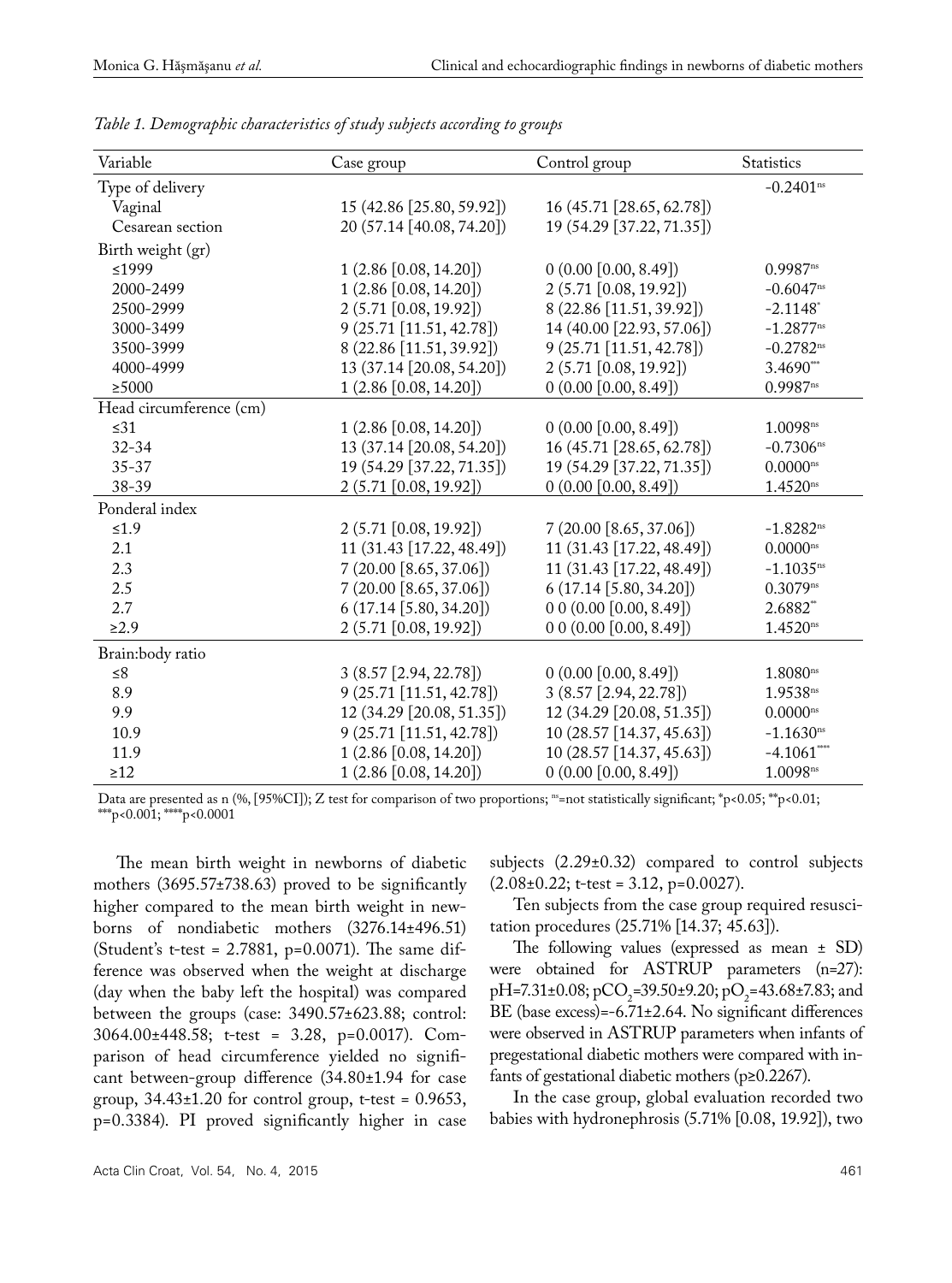| Variable           | Case group                    | Control group             | <b>Statistics</b>      |
|--------------------|-------------------------------|---------------------------|------------------------|
| Apgar 1 min        |                               |                           |                        |
| 6                  | 2(5.71 [0.08, 19.92])         | $0(0.00\,[0.00, 8.49])$   | $1.4520$ <sup>ns</sup> |
|                    | 8 (22.86 [11.51, 39.92])      | 0(0.00[0.00, 8.49])       | $3.7659^{**}$          |
| 8                  | 3(8.57 [2.94, 22.78])         | 8.57 [2.94, 22.78])       | $0.0000$ <sup>ns</sup> |
| 9                  | 12 (34.29 [20.08, 51.35])     | 21 (60.00 [42.94, 77.06]) | $-2.2298$ <sup>*</sup> |
| 10                 | 10 (38.57 [14.37, 45.63])     | 11 (31.43 [17.22, 48.49]) | 0.6280                 |
| Apgar 5 min        |                               |                           |                        |
|                    | 1(2.86 [0.08, 14.20])         | $(0.00\ [0.00, 8.49])$    | 1.0098n s              |
| 8                  | 7(20.00 [8.65, 37.06])        | $0(0.00\,[0.00, 8.49])$   | 2.9556*                |
| 9                  | 14 (40.00 [22.93, 57.06])     | 4(11.43 [2.94, 25.63])    | 2.8935**               |
| 10                 | 13 (37.14 [20.08, 54.20])     | 31 (88.57 [74.37, 97.06]) | $-5.2593***$           |
| Presence of:       |                               |                           |                        |
| Jaundice           | 21 (60.00 [42.94, 77.06])     | 20 (57.14 [40.08, 74.20]) | $0.2548$ <sup>ns</sup> |
| Hyperbilirubinemia | $9(25.71 \mid 11.51, 42.78])$ | 5(14.29 [5.80, 31.35])    | $1.2067$ <sup>ns</sup> |
| Birth injuries     | 17 (48.57 [31.51, 65.63])     | 6(17.14 [5.80, 34.20])    | 2.9705**               |
| Hypoglycemia       | 16 (45.71 [28.65, 62.78])     | 0(0.00[0.00, 8.49])       | 5.4058***              |

*Table 2. Clinical and para-clinical characteristics of study subjects according to groups*

Data are presented as n (%, [95%CI]); Z test for comparison of two proportions; <sup>ns</sup>not statistically significant; \*p<0.05; \*\*p<0.01; \*\*\*p<0.001; \*\*\*\*p<0.0001

newborns with interatrial septal defect (5.71% [0.08, 19.92]), one with persistent ductus arteriosus (2.86% [0.08, 14.20]) and one with cardiac hemangioma (2.86% [0.08, 14.20]).

In ten infants of diabetic mothers (28.57% [14.37, 45.63], 3 infants of pregestational diabetic mothers and 7 infants of gestational diabetic mothers, Z=2.7603, p=0.0058) septal hypertrophy was present compared to one infant of nondiabetic mother (2.86% [0.08, 14.20]). Thus, this percentage was statistically higher in the case group compared with controls (Z=3.1588, p=0.0016). One of the newborns (10%

| Variable                   | Infants of diabetic mothers |                     | Infants of nondiabetic mothers |                     | <b>Statistics</b>      |
|----------------------------|-----------------------------|---------------------|--------------------------------|---------------------|------------------------|
|                            | $Mean \pm SD$               | Median (IQ)         | $Mean \pm SD$                  | Median (IQ)         |                        |
| $RVAWTa$ (mm)              | $4.72 \pm 1.10$             | $4.80(3.90-5.50)$   | $4.54 \pm 1.11$                | $4.70(3.50-5.30)$   | $0.6804$ <sup>ns</sup> |
| $RVESDb$ (mm)              | $9.46 \pm 3.18$             | $9.30(8.00-12.30)$  | $9.85 \pm 2.69$                | 10.30 (7.60-12.20)  | $-0.1116$ ns           |
| $RVEDDa$ (mm)              | $6.25 \pm 2.03$             | $6.10(5.50-7.60)$   | $5.44 \pm 1.48$                | $5.50(4.20-6.50)$   | $1.9125$ <sup>ns</sup> |
| $IVSsb$ (mm)               | $6.61 \pm 1.64$             | $6.10(5.50-7.70)$   | $5.75 \pm 0.95$                | $5.70(5.30-6.40)$   | $2.0791$ <sup>*</sup>  |
| $IVSdb$ (mm)               | $4.61 \pm 1.59$             | $4.50(3.50-5.40)$   | $3.42 \pm 0.70$                | $3.40(3.00-3.90)$   | $3.7000$ ***           |
| $LVEDDb$ (mm)              | $15.81 \pm 2.22$            | 15.40 (14.10-18.00) | $15.71 \pm 2.40$               | 16.40 (14.50-17.50) | $0.1757$ <sup>ns</sup> |
| $LVESDb$ (mm)              | $11.43 \pm 2.64$            | 11.90 (9.00-13.40)  | $10.97 \pm 2.56$               | 11.30 (8.70-13.20)  | $0.5697$ <sup>ns</sup> |
| $LVPWT^b$ (mm)             | $4.47\pm0.94$               | $4.10(3.90-5.00)$   | $4.16 \pm 1.19$                | $3.90(3.30-4.80)$   | $1.6856$ <sup>ns</sup> |
| $\text{FS}^{\text{b}}$ (%) | $28.21 \pm 13.06$           | 24.14 (18.71-38.94) | $30.37 \pm 11.31$              | 25.81 (22.67-36.59) | $-1.4976$ ns           |

*Table 3. Echocardiographic measurements*

IQ = interquartile range (Q1-Q3) where Q1 = first quartile; Q3 = third quartile; a Student's t-test; b Mann-Whitney test; RVAWT = right ventricular anterior wall thickness; RVEDD = right ventricular end diastolic dimension; RVESD = right ventricular end systolic dimension; IVSs = thickness of interventricular septum at end systole; IVSd = thickness of interventricular septum at end diastole; LVEDD = left ventricular end diastolic dimension; LVESD = left ventricular end systolic dimension; LVPWT = left ventricular posterior wall thickness; FS = left ventricular fractional shortening; <sup>ns</sup>not statistically significant; \*p<0.05; \*\*p<0.01; \*\*\*p<0.001; \*\*\*p<0.0001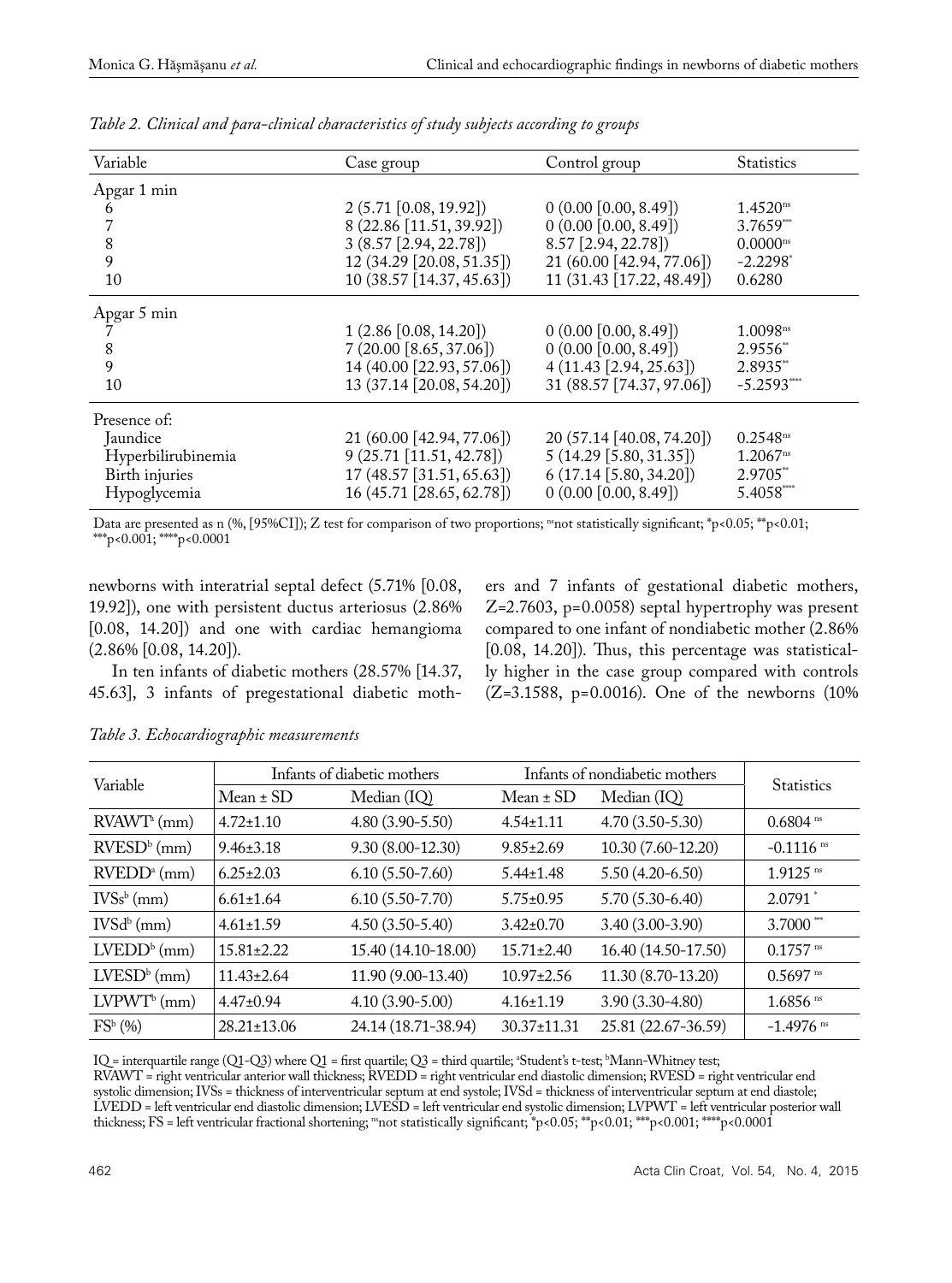[1.00, 39.00]) with septal hypertrophy, born to mother with gestational diabetes, presented signs of heart failure (such as severe respiratory distress with pulmonary hypertension) and needed respiratory support such as synchrony ventilation (SIMV) for 4 days; low cardiac output manifested hypotension and required treatment with propranolol. Considering the presence of diabetes during pregnancy as a risk factor for septal hypertrophy, a risk ratio of 2.333 [0.656, 8.298] was obtained.

Echocardiography measurements regarding maternal diabetes status are presented in Table 3.

No significant echocardiographic measurement differences were identified in the newborns of diabetic mothers when comparing newborns of pregestational diabetes mothers and newborns of gestational diabetes mothers (p≥0.3487).

Hospital stay was significantly longer (Mann-Whitney test=-2.891; p=0.004) for the newborns of diabetic mothers (median  $(IQ)$ =7 days  $(4.5-8)$ ) compared to newborns of nondiabetic mothers (median  $(IQ)=5$  days  $(3-5)$ ).

## **Discussion**

The investigated newborns of diabetic and nondiabetic mothers were successfully evaluated by echocardiographic measurements. In our case group, 31.43% of mothers had pregestational diabetes and 68.57% of mothers had gestational diabetes, the difference being statistically significant ( $p$ <0.01). The mean gestational age of the mothers with gestational diabetes was 28.59±7.42 weeks of gestation; in one of 24 cases, insulin treatment was applied. Screening for gestational diabetes usually is performed around 24-28 weeks of pregnancy18. The usual treatment is putting pregnant women on a diet, but in 31% insulin is needed as well<sup>19</sup>. It is well-known that the consequences of diabetes are different depending on whether it is of pregestational or gestational type. Pregestational diabetes occurs in  $0.1\%$ -0.3% of all pregnancies in the US<sup>20</sup>. On the other hand, gestational diabetes is more frequent compared to pregestational diabetes and could be seen in almost 90% of pregnancies in the American population<sup>21,22</sup>. Thus, the higher frequency of gestational diabetes obtained in our study is in keeping with the results published in the literature. As other  $\mu$ authors have shown $^6$ , the blood sugar level of mothers with gestational diabetes was significantly higher compared to the values of pregestational diabetes. In almost 26% of cases, the mothers with diabetes also had associated hypertension, while almost 26% of the women presented higher values of glycosylated hemoglobin compared to the expected normal values. These results are comparable with the results reported from other studies<sup>6,20,23,24</sup>. Note that no changes in the left ventricular systolic function were identified in women with diabetes<sup>25</sup>.

In our sample, glycosylated hemoglobin (normal values from 4% to 5.9%) was above the normal limits in 9 (25.71%) cases. Mothers with values of less than 7% have no greater risk of having an infant with congenital anomalies than mothers without diabetes. For mothers with values between 7% and 8.5%, the risk is 5%; the risk rises to 22% in mothers with hemoglobin A1c values of more than 10%12,26. In our study, there were no differences according to type of delivery or head circumference between cases and controls (p>0.05) (Table 1). The mean birth weight of the newborns of diabetic mothers (3695.57±738.63) proved significantly higher compared to the mean birth weight of the newborns of nondiabetic mothers (3276.14±496.51) (Student's t-test=2.7881, p=0.0071) and this difference could be attributed to the number of newborns with birth weight higher than or equal to 4000 g ( $p<0.01$ ) (Table 1). The presence of macrosomia is one of the adverse outcomes of diabetes in pregnancy, besides congenital anomalies, preterm birth, neonatal hypoglycemia, and neonatal death<sup>4,7,27,28</sup>. Galić and Grgurić proved that newborns of employed parents had higher birth weight compared to those of unemployed parents<sup>29</sup>. Depending on the maternal metabolic and proinflammatory derangements, macrosomia is explained by excessive availability of nutrients and an increase in fetal insulin release, a phenotype related to the programming of glucose intolerance<sup>30</sup>. Because of the higher birth weight, PI was also significantly higher in the newborns of diabetic mothers compared to newborns of nondiabetic mothers (p<0.01). Furthermore, BBR equal to 11.9 was identified in a significantly lower number of newborns of diabetic mothers compared to the newborns of nondiabetic mothers. This result could be explained by the presence of macrosomia in the newborns of diabetic mothers.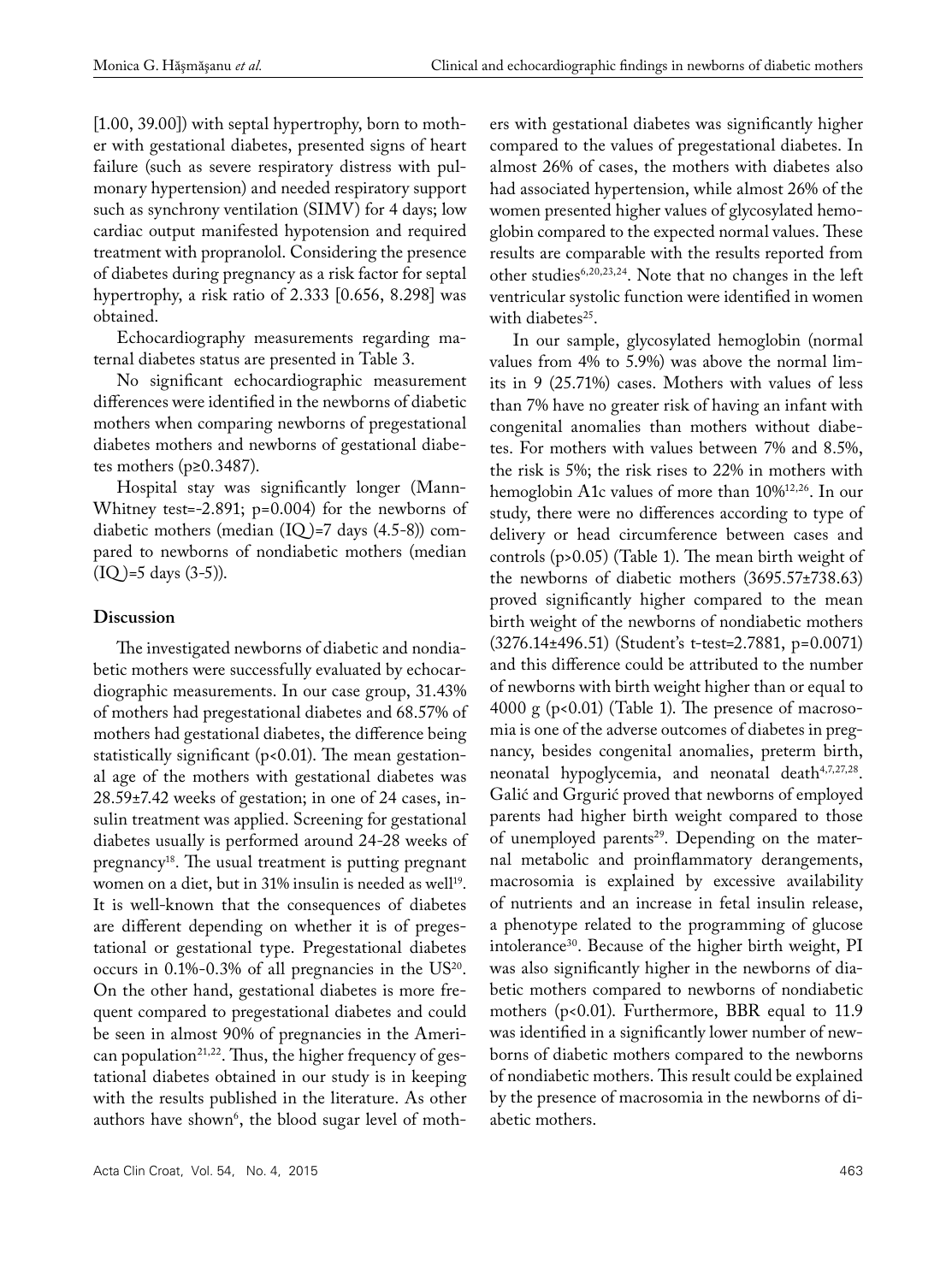Besides macrosomia, which was the most frequent morbidity in our sample, we also identified a significantly higher number of newborns with hypoglycemia and birth injuries ( $p$ <0.01 both) in the newborns of diabetic mothers compared to the newborns of nondiabetic mothers (Table 2). The prevalence of hypoglycemia in our case group was 45.71%. A study from India on 574 newborns of gestational diabetes mothers showed a 9.3% incidence of hypoglycemia and  $2.5\%$  incidence of birth injuries<sup>31</sup>. The percentage of newborns with Apgar score 8 or 9 at 5 minutes proved significantly higher compared to controls, while the percentage of newborns of diabetic mothers with Apgar score 10 at 5 minutes proved significantly lower compared to the newborns of nondiabetic mothers (see Table 2). These results could be explained by both obstetric trauma (see Table 2) and the need of resuscitation (28.57% of newborns of diabetic mothers compared to no newborn of nondiabetic mother), which were more frequent in the newborns of diabetic mothers compared to the newborns of nondiabetic mothers. Other comorbidities observed in our newborns of diabetic mothers were as follows: two newborns with hydronephrosis, two newborns with interatrial septal defect, one newborn with persistent ductus arteriosus, and one newborn with cardiac hemangioma. Several epidemiological studies have demonstrated strong association between maternal glycemic level control at the time of conception and during early gestation and the incidence of congenital anomalies<sup>26,32</sup>. More than 50% of these anomalies affect the central nervous system or cardiovascular system<sup>12,31</sup>.

The most common renal anomalies are hydronephrosis, renal agenesis, and cystic kidneys<sup>26</sup>. In our study, there were just two newborns with hydronephrosis (5.7%).

Echocardiographic measurements performed on the case group showed similar results in both newborns of diabetic mothers and those of nondiabetic mothers (see Table 3), with significant differences just in case of interventricular septum thickness at end systole and interventricular septum thickness at end diastole (p<0.05), the differences being greater in systole. Besides differences in echocardiographic measurements, a significantly higher percentage of newborns of diabetic mothers had septal hypertrophy as compared with newborns of nondiabetic mothers (p<0.01).

Isolated septal hypertrophy is present in 35%- 40% of infants born to mothers with diabetes, where echocardiographic screening is performed<sup>11</sup>. The incidence of symptomatic forms is 10%-12%9,27. In our study, the incidence of septal hypertrophy was 28.57%, which is less than the percentage mentioned in the literature<sup>9,27</sup>. This can be explained by the small number of subjects in the study group or by differences between the groups.

Seven of ten infants with septal hypertrophy identified in our study were born from pregnancies with gestational diabetes. This result may indicate the need of early diagnosis and correct treatment of diabetes, with appropriate monitoring. In our study, the mean age at the diagnosis was 28.59±7.42 weeks of gestation and the mean blood glucose during pregnancy was higher in patients with gestational diabetes. Only 10% of the newborns with hypertrophic cardiomyopathy showed signs of heart failure<sup>8,26</sup>. Only one of ten (10%) infants with septal hypertrophy in the case group showed signs of heart failure, while the others were asymptomatic. These results are similar to those reported in the literature<sup>8,26</sup>.

Given the complications in infants born to mothers with diabetes, the length of hospital stay was longer (7 days) compared to that in controls (5 days).

The association of diabetes in pregnancy and neonatal septal hypertrophy was investigated and a value of 2 was obtained. This value showed that in our sample, a newborn of diabetic mother had a twofold higher risk to have septal hypertrophy than a newborn of nondiabetic mother. Since the value of 1 is included in the 95% confidence interval of risk ratio, the result obtained was true for our sample but could not be generalized.

Echocardiographic measurements in the newborns of diabetic mothers were not significantly different from those of the newborns of nondiabetic mothers, with the exception of the interventricular septum thickness. In our study, the incidence of septal hypertrophy was 28.57%. This comorbidity proved to be more frequent in the newborns of gestational diabetes mothers compared to the newborns of pregestational diabetes mothers. This result could be explained by the presence of better glucose control in the mothers with pregestational diabetes as compared to those with gestational diabetes. The association of maternal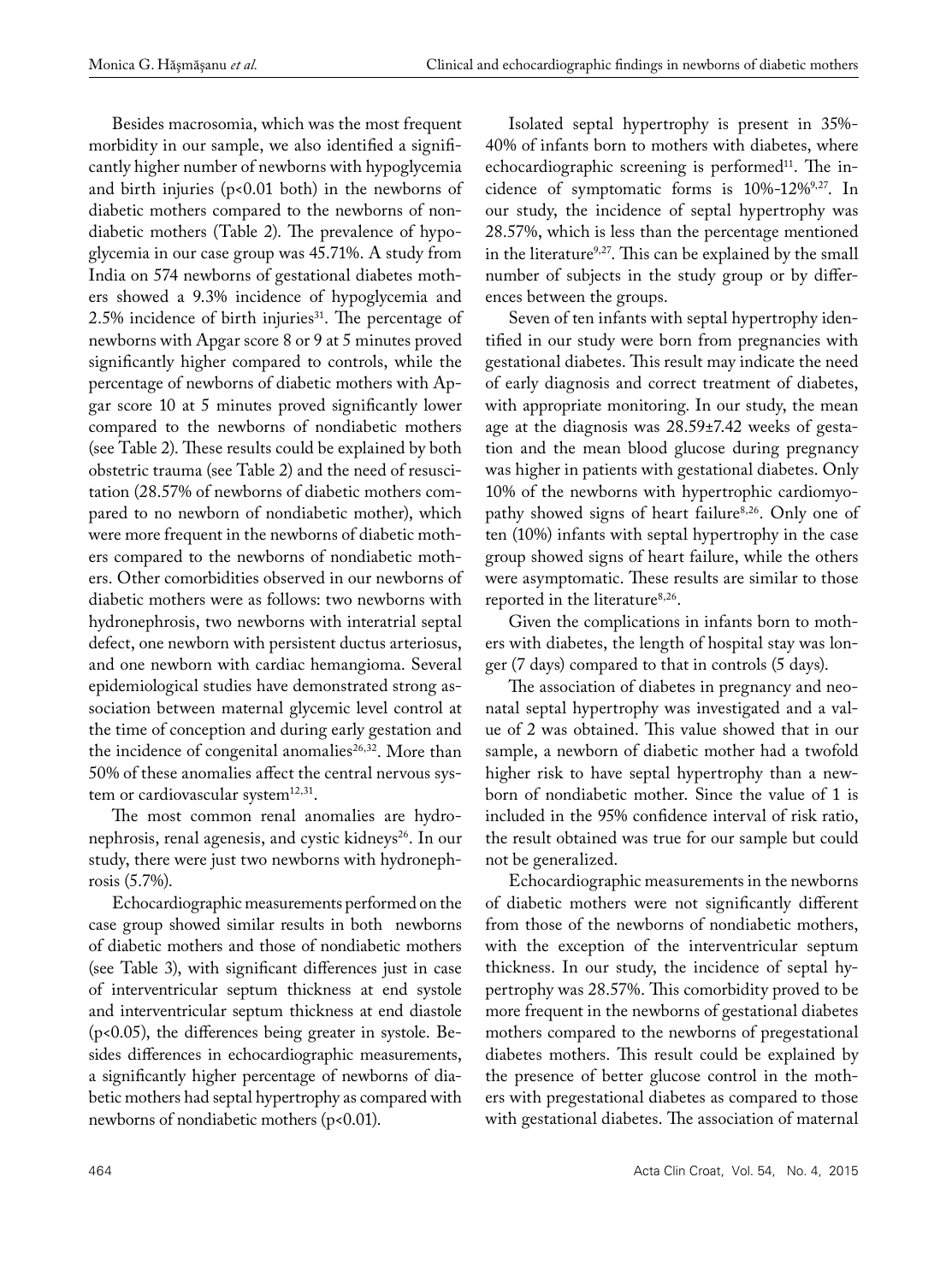diabetes and cardiomyopathy, specifically septal wall hypertrophy, is a well-known phenomenon, and it has been previously described<sup>33,34</sup>.

Our study had some limitations, the most important being generalizability, which was limited by both the population sample and sample size. So, the results obtained are certainly true for the investigated sample, but are they also true for the Romanian population? Furthermore, the small sample size in this study did not ensure a reasonable power for our study (posthoc power is ~50%). In this study, financial resources limited the sample size and thus this study could be seen as a pilot study able to generate further research hypothesis. Another limitation is related to study design; since our design was cross-sectional, the causal relationship could not be investigated.

Nevertheless, according to our knowledge, this is the first study conducted on Romanian infants of diabetic mothers that evaluated the presence of septal wall hypertrophy and echocardiographic changes at birth. As a result, this study suggests that even if symptoms appear only in 10% of cases, echocardiographic morphological changes are common in infants born to diabetic mothers.

#### *Acknowledgment*

We express our gratitude to Dr. Simona Oprița, Niculae Stancioiu Heart Institute, Cluj-Napoca, Romania, for her support.

### **References**

- 1. Butte NF. Carbohydrate and lipid metabolism in pregnancy: normal compared with gestational diabetes mellitus. Am J Clin Nutr. 2000;71(5):1256S-1261S.
- 2. Opara PI, Jaja T, Onubogu UC. Morbidity and mortality amongst infants of diabetic mothers admitted into a special care baby unit in Port Harcourt, Nigeria. Ital J Pediatr. 2010;36(1):77.
- 3. American Diabetes Association. Report of the Expert Committee on the diagnosis and classification of diabetes mellitus. Diabetes Care. 1997;20:1183-96.
- 4. Boulot P, Chabbert-Buffet N, D'ercole C, Floriot M, Fontaine P, Fournier A, *et al*. French multicentric survey of outcome of pregnancy in women with pregestational diabetes. Diabetes Care. 2003;26:2990-3.
- 5. Cundy T, Slee F, Gamble G, Neale L. Hypertensive disorders of pregnancy in women with type 1 diabetes. Diabetic Med. 2002;19(6):482-9.
- 6. Nold JL, Georgieff MK. Infants of diabetic mothers. Pediatr Clin North Am. 2004;51(3):619-37.
- 7. Macintosh MC, Fleming KM, Bailey JA, Doyle P, Modder J, Acolet D, *et al*. Perinatal mortality and congenital anomalies in babies of women with type 1 or type 2 diabetes in England, Wales, and Northern Ireland: population based study. BMJ. 2006;333:177.
- 8. Cowett RM. The infant of the diabetic mother. Neoreviews. 2002;3:el173-e189.
- 9. Uvena-Celebrezze J, Catalano P. The infant of the woman with gestational diabetes mellitus. Clin Obstet Gynecol. 2000;43(1):127-39.
- 10. Eidelman AI, Samueloff A. The pathophysiology of the foetus of the diabetic mother. Semin Perinatol. 2002;26(3):232-6.
- 11. Wren C, Birrell G, Hawthorne G. Cardiovascular malformations in infants of diabetic mothers. Heart. 2003;89(10):1217-20.
- 12. Narchi H, Kulaylat N. Heart disease in infants of diabetic mothers. Images Pediatr Cardiol. 2000;2(2):17-23.
- 13. Zaharie G (Ed). Neonatologie. Cluj-Napoca: Editura Didactică şi Pedagogică, 2007.
- 14. Mclennan JE, Gilles FH, Neff RK. A model of growth of the human fetal brain. In: Gilles FH, Leviton A, Dooling EC (Eds.). The developing human brain: growth and epidemiologic neuropathy. Boston, MA: Wright PG, 1983.
- 15. Kampmann C, Wiethoff C, Wenzel A, Stolz G, Betancor M, Wippermann C, *et al*. Normal values of M mode echocardiographic measurements of more than 2000 healthy infants and children in central Europe. Heart. 2000;83(6):667-72.
- 16. Dubois D, Dubois EF. A formula to estimate the approximate surface area if height and weight be known. Nutrition. 1989;5(5):303-11; discussion 312-3.
- 17. Jäntschi L, Bolboacă SD. Exact probabilities and confidence limits for binomial samples: applied to the difference between two proportions. Sci World J. 2010;10:865-78.
- 18. Cheung NW. The management of gestational diabetes. Vasc Health Risk Manag. 2009;5(1):153-64.
- 19. Goh JE, Sadler L, Rowan J. Metformin for gestational diabetes in routine clinical practice. Diabet Med. 2011;28(9):1082-7.
- 20. Buchanan TA. Pregnancy in Preexisting Diabetes. [online book] [cited 2013 Dec 5] [16 screens]. Available from: URL: http://diabetes.niddk.nih.gov/dm/pubs/america/pdf/chapter36.pdf
- 21. American Diabetes Association. Gestational diabetes mellitus. Diabetes Care. 2004;27:S88-S90.
- 22. Hollander MH, Paarlberg KM, Huisjes AJ. Gestational diabetes: a review of the current literature and guidelines. Obstet Gynecol Surv. 2007;62:125-36.
- 23. Fraser R, Heller S. Gestational diabetes: etiology and management. Obstet Gynaecol Rep Med. 2007;17:345-8.
- 24. Hedderson MM, Ferrara A. High blood pressure before and during early pregnancy is associated with an increased risk of gestational diabetes mellitus. Diabetes Care. 2008;31:2362-7.